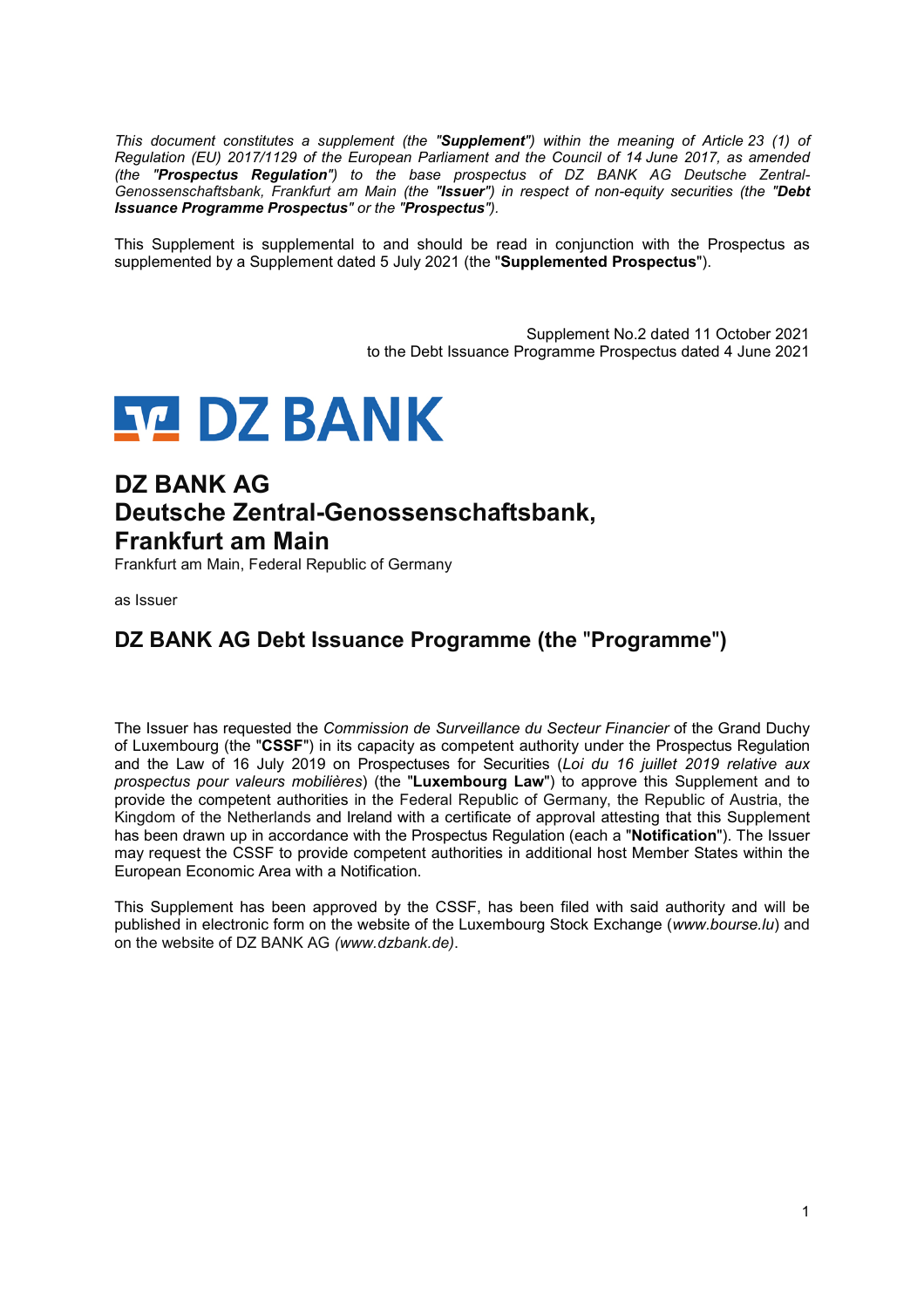#### **RESPONSIBILITY STATEMENT**

DZ BANK AG Deutsche Zentral-Genossenschaftsbank, Frankfurt am Main ("**DZ BANK**", "**DZ BANK AG**" or the "**Issuer**") is solely responsible for the information given in this Supplement. The Issuer hereby declares that, to the best of its knowledge, the information contained in this Supplement is in accordance with the facts and that this Supplement makes no omission likely to affect its import.

Terms defined or otherwise attributed meanings in the Supplemented Prospectus have the same meaning when used in this Supplement.

This Supplement shall only be distributed in connection with the Supplemented Prospectus. It should only be read in conjunction with the Supplemented Prospectus. Full information on the Issuer and any Tranche (as defined in the Prospectus) of notes (the "**Notes**") is only available on the basis of the combination of this Supplement, the Supplemented Prospectus and the relevant Final Terms.

To the extent that there is any inconsistency between any statement in this Supplement and any other statement in or incorporated by reference in the Supplemented Prospectus, the statements in this Supplement will prevail.

Save as disclosed in this Supplement, there has been no other significant new factor, material mistake or material inaccuracy relating to information included in the Supplemented Prospectus which may affect the assessment of the Notes to be issued under this Programme since the publication of the Supplemented Prospectus.

The Issuer has confirmed to the Dealers that the Supplemented Prospectus and this Supplement contain all information with regard to the Issuer and the Notes which is material in the context of the Programme and the issue and offering of Notes thereunder; that the information contained therein with respect to the Issuer and the Notes is accurate in all material respects and is not misleading: that any opinions and intentions expressed therein with respect to the Issuer and the Notes are honestly held; that there are no other facts with respect to the Issuer or the Notes the omission of which would make the Supplemented Prospectus and this Supplement as a whole or any of such information or the expression of any such opinions or intentions misleading and that the Issuer has made all reasonable enquiries to ascertain all facts material for the purposes aforesaid.

No person has been authorised to give any information which is not contained in or not consistent with the Supplemented Prospectus as supplemented by this Supplement or any other document entered into or any other information supplied by the Issuer in connection with the Programme and, if given or made, such information must not be relied upon as having been authorised by the Issuer, the Dealers or any of them.

Neither the Arranger nor any of the Dealers, any financial intermediaries or any other person mentioned in the Supplemented Prospectus as supplemented by this Supplement, excluding the Issuer, is responsible for the information contained in the Supplemented Prospectus as supplemented by this Supplement or any Final Terms or any other document incorporated therein by reference, and, accordingly and to the extent permitted by the laws of any relevant jurisdiction, none of these persons accepts any responsibility for the accuracy or completeness of the information contained in any of these documents.

The Supplemented Prospectus as supplemented by this Supplement as well as any Final Terms reflect the status as at their respective dates of issue. The delivery of the Supplemented Prospectus as supplemented by this Supplement and any Final Terms and the offering, sale or delivery of any Notes may not be taken as an implication that the information contained in such documents is accurate and complete subsequent to their respective dates of issue or that there has been no adverse change in the financial situation of the Issuer since such date or that any other information supplied in connection with the Programme is accurate at any time subsequent to the date on which it is supplied or, if different, the date indicated in the document containing the same.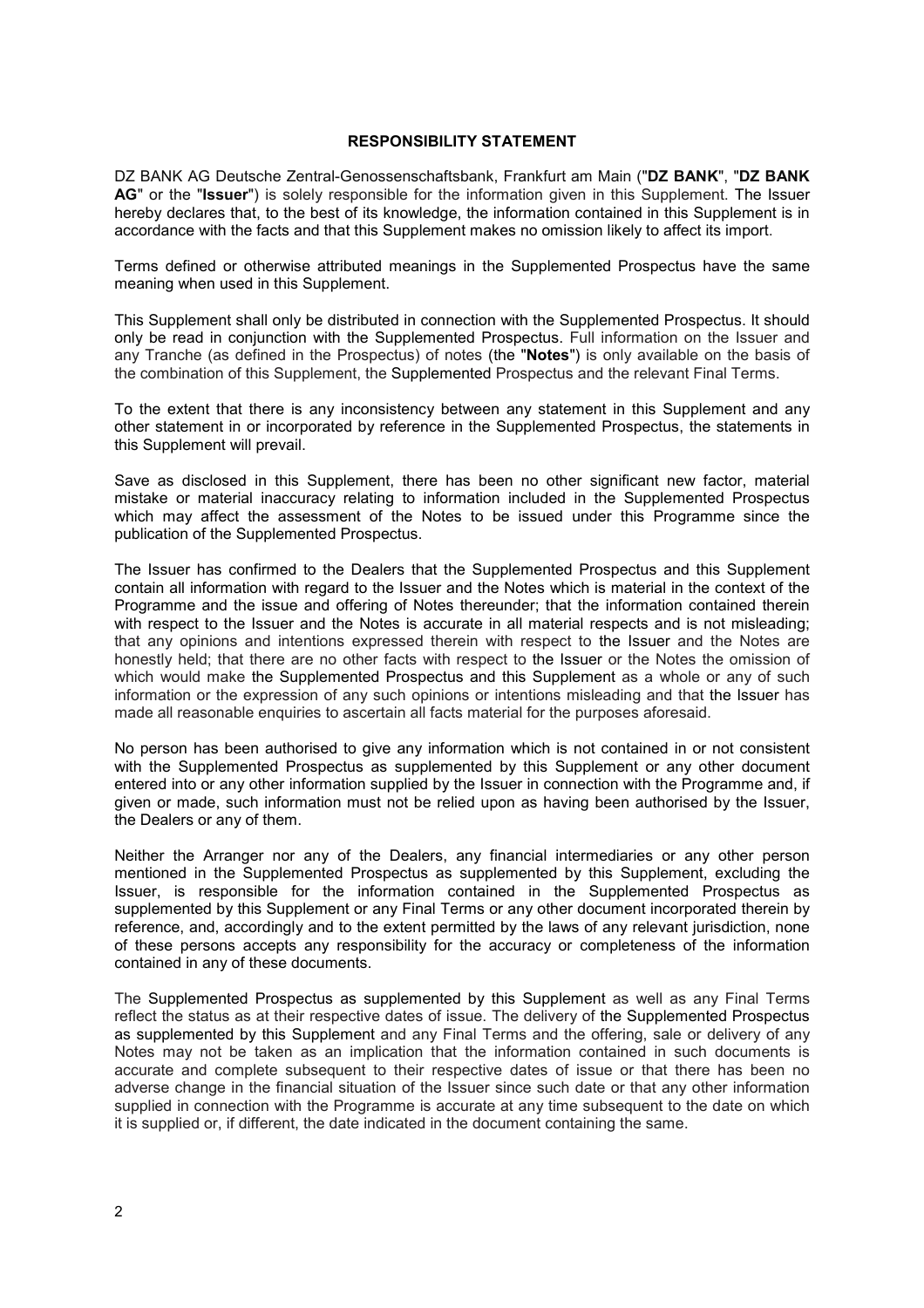#### **RIGHT TO WITHDRAW**

**In accordance with Article 23 (2a) of the Prospectus Regulation, where the Supplemented Prospectus as supplemented by this Supplement relates to an offer of Notes to the public, investors who had already agreed to purchase or subscribe for the Notes before this Supplement was published and where the Notes had not yet been delivered to the investors at the time when the significant new factor, material mistake or material inaccuracy arose or was noted have the right, exercisable within three working days after the publication of this Supplement, beginning on 12 October 2021 and ending on 14 October 2021, to withdraw their acceptances. Investors wishing to exercise the right of withdrawal may contact the Issuer under the email address** *Widerruf@dzbank.de***. The final date of the right of withdrawal will be 14 October 2021.** 

#### **CAUSAL FACTOR FOR THE SUPPLEMENT**

The significant new factor on the basis of which this Supplement has been prepared is the change to the issuer rating of DZ BANK from Aa1 to Aa2 by Moody's Deutschland GmbH as of 1 October 2021 (the "**causal factor for the Supplement**"). The causal factor for the Supplement, therefore, took effect on 1 October 2021.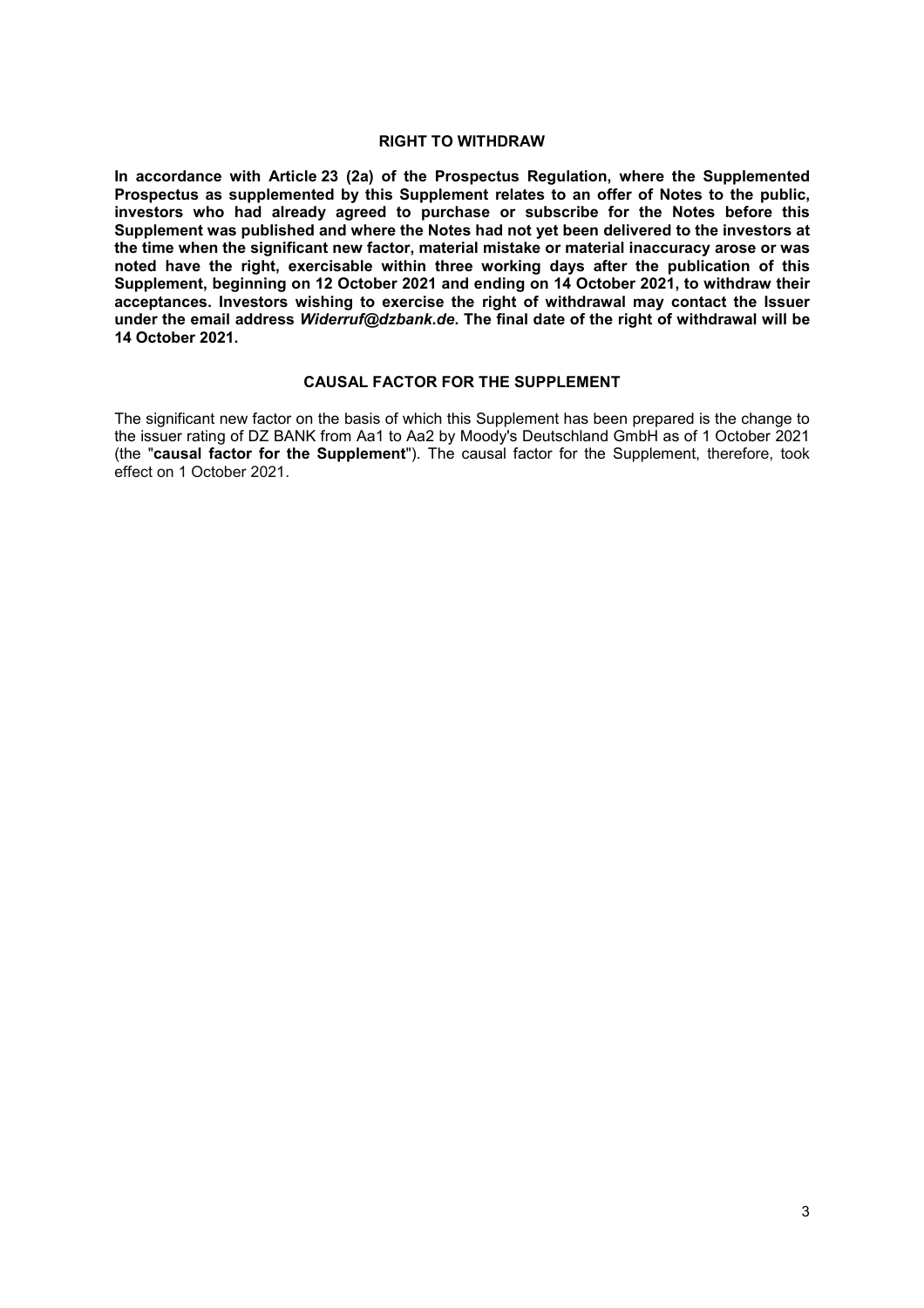#### **I. Replacement information pertaining to the section** "**RISK FACTORS"**

#### **The 2nd paragraph under the heading "RISK FACTORS SPECIFIC AND MATERIAL TO THE ISSUER – 1.3 Overarching bank-related risk factors –** *1.3.1 Issuer Risk***" on pages 19 and 20 of the Supplemented Prospectus shall be replaced by the following:**

"This could manifest itself for example by a rapid downgrade of DZ BANK's rating (issuer rating). Should DZ BANK's issuer rating fall below the level considered as an investment grade rating, then this could be seen as an indicator of a heightened threat of insolvency. If a rating agency assigns an investment grade rating to the issuer risk, this can be understood in principle to mean that the rating agency only sees a limited default risk in relation to the Issuer in question. At the beginning of the fourth quarter of the 2021 fiscal year, the major rating agencies S&P Global Ratings Europe Limited (Germany branch)1 ("**S&P**"), Moody's Deutschland GmbH2 ("**Moody´s**") and Fitch Ratings – a branch of Fitch Ratings Ireland Limited3 ("**Fitch**") assign DZ BANK an issuer rating which is, with respect to S&P, in the third-highest, and with respect to Moody's and Fitch, in the respective second-highest investment grade category. Two rating changes in the fiscal year 2021 preceded the current rating situation: in the second quarter, S&P lowered the rating of DZ BANK by one notch and changed the outlook associated therewith from negative to stable. The reason for that was a dampened view on the German banking market taken as a whole. From S&P's point of view there exists a long-term pressure on the profitability of German banks stemming from structural deficits like a high cost basis, increasing risks resulting from a technological disruption of the market and the continuing low interest rates.

At the beginning of the fourth quarter of the 2021 fiscal year also Moody's lowered the issuer rating of DZ BANK by one notch. At the same time, the outlook was changed from negative to stable. The reason for the downgrade is an amended view of the future prospects of the Cooperative Financial Services Network (*Genossenschaftliche FinanzGruppe*) Volksbanken Raiffeisenbanken as a whole. Moody's considers the unfavourable interest environment as a challenge for profitability and productivity.

Moody's' assessment of DZ BANK did not change. Because of the amended view on the Cooperative Financial Services Network (*Genossenschaftliche FinanzGruppe*) Volksbanken Raiffeisenbanken the ability to support the DZ BANK is considered to be lower than before. The consequence is a downgrade by one notch. The rating of Fitch was confirmed in the second quarter of the fiscal year 2021 and is unchanged since then; the outlook was raised from negative to stable.

Even after the downgrade by S&P and Moody's the rating of DZ BANK still remains in the investment grade category, which is also the case with respect to the rating by Fitch."

#### **The 2nd paragraph under the heading "RISK FACTORS SPECIFIC AND MATERIAL TO THE ISSUER – 1.3 Overarching bank-related risk factors –** *1.3.3 Rating downgrades***" on pages 21 and 22 of the Supplemented Prospectus shall be replaced by the following:**

"At the beginning of the fourth quarter of the fiscal year 2021, DZ BANK holds an issuer rating which is, with respect to S&P, in the third-highest, and with respect to Moody's and Fitch, in the respective second-highest category of Investment Grade sector from the Rating Agencies. Two rating changes in the fiscal year 2021 preceded the current rating situation: in the second quarter, S&P lowered the rating of DZ BANK by one notch and changed the outlook associated therewith from negative to stable. The reason for that was a dampened view on the German banking market taken as a whole. From S&P's point of view there exists a long-term pressure on the profitability of German banks stemming from structural deficits like a high cost basis, increasing risks resulting from a technological disruption of the market and the continuing low interest rates.

At the beginning of the fourth quarter of the 2021 fiscal year, also Moody's lowered the issuer rating of DZ BANK by one notch; the outlook was changed from negative to stable. The reason for the downgrade is an amended view by Moody's of the future prospects of the Cooperative Financial

 $\overline{a}$ 

<sup>1</sup> S&P is based in the European Community and, in accordance with Directive (EC) No. 1060/2009 of the European Parliament and Council of 16 September 2009 on rating agencies, was registered on 31 October 2011. 2

<sup>&</sup>lt;sup>2</sup> Moody's is based in the European Community and, in accordance with Directive (EC) No. 1060/2009 of the European Parliament and Council of 16 September 2009 on rating agencies, was registered on 31 October 2011.

<sup>&</sup>lt;sup>3</sup> Fitch is based in the European Community and, in accordance with Directive (EC) No. 1060/2009 of the European Parliament and Council of 16 September 2009 on rating agencies, was registered on 31 October 2011.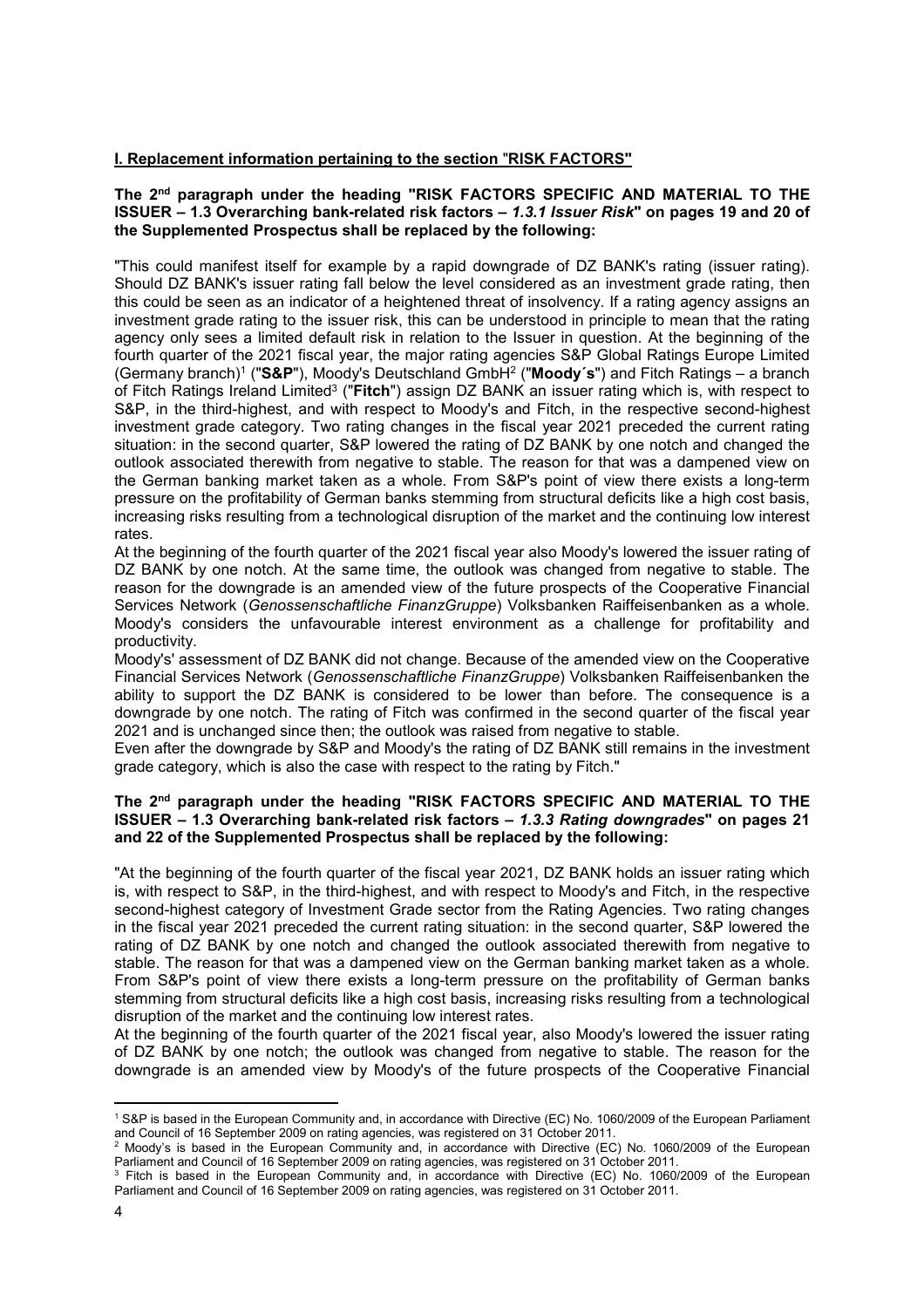Services Network (*Genossenschaftliche FinanzGruppe*) Volksbanken Raiffeisenbanken with respect to profitability and productivity.

It cannot be ruled out that S&P, Fitch and Moody's will lower the ratings of DZ BANK and possibly of its subsidiaries further. Even after a further downgrade by one notch the rating of DZ BANK would still remain in the investment grade category. Fitch, however, confirmed the rating of DZ BANK in the second quarter of the fiscal year 2021 and raised the outlook from negative to stable."

#### **II. Replacement information pertaining to the section** "**DZ BANK AG DEUTSCHE ZENTRAL-GENOSSENSCHAFTSBANK, FRANKFURT AM MAIN"**

**The 2nd paragraph under the heading "INFORMATION ABOUT DZ BANK –** *Issuer Credit Ratings***" on page 42 of the Supplemented Prospectus shall be replaced by the following:** 

"The ratings assigned to DZ BANK by the Rating Agencies are as follows:"

**The 5th paragraph under the heading "INFORMATION ABOUT DZ BANK –** *Issuer Credit Ratings***" on page 43 of the Supplemented Prospectus shall be replaced by the following:** 

"**Moody's: Issuer rating: Aa2 short-term rating: P-1**"